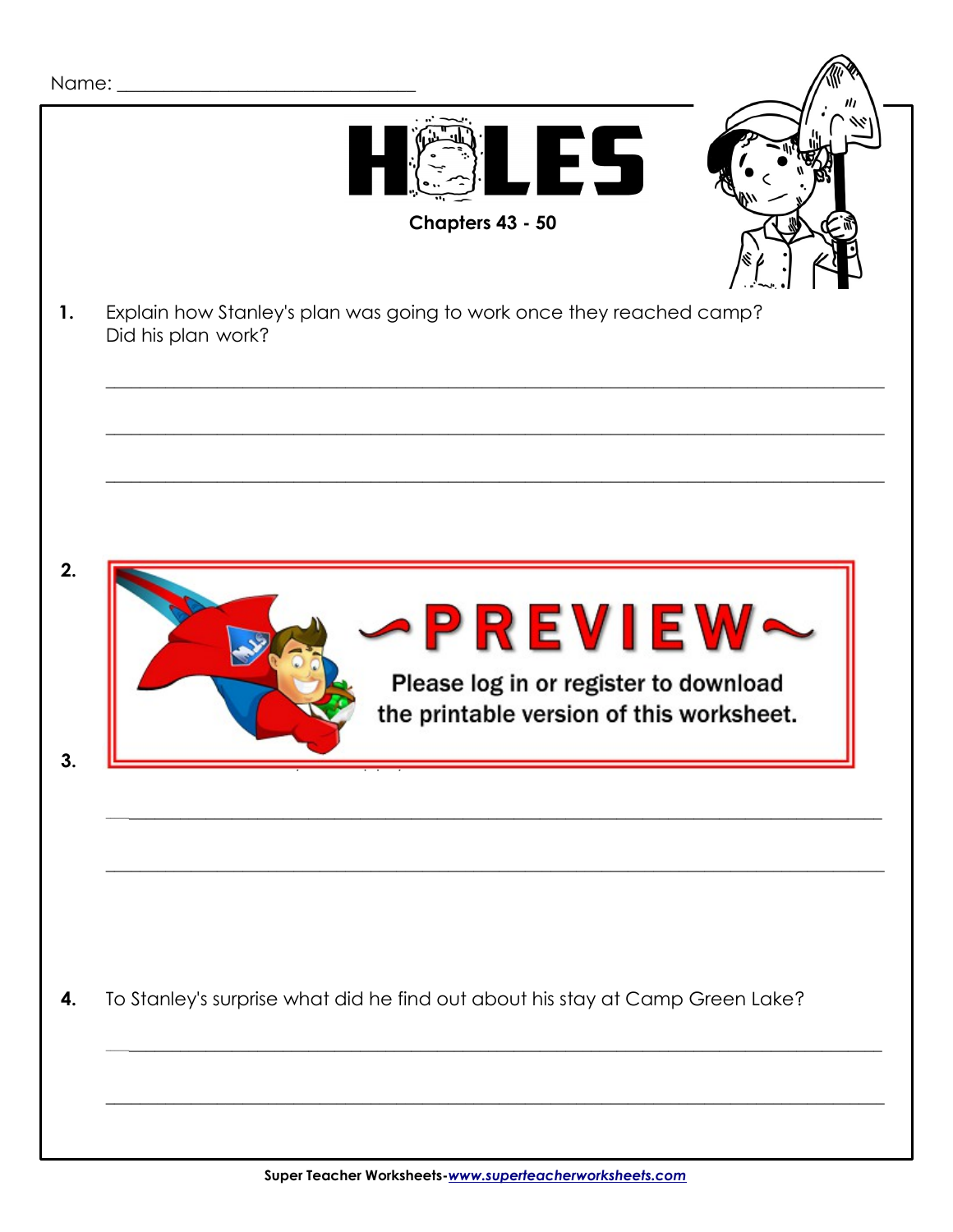|    | Name: when the contract of the contract of the contract of the contract of the contract of the contract of the contract of the contract of the contract of the contract of the contract of the contract of the contract of the |
|----|--------------------------------------------------------------------------------------------------------------------------------------------------------------------------------------------------------------------------------|
|    | ES<br>$\sim$                                                                                                                                                                                                                   |
|    | Chapters 43 - 50                                                                                                                                                                                                               |
| 5. | Why was Zero able to leave with Stanley?                                                                                                                                                                                       |
|    |                                                                                                                                                                                                                                |
| 6. | <b>-PREVIEW</b><br>H<br>Please log in or register to download<br>the printable version of this worksheet.                                                                                                                      |
| 7. | Why didn't the spotted lizards bite Stanley and Zero?                                                                                                                                                                          |
| 8. | What name did Stanley's father give to his foot odor neutralizer?                                                                                                                                                              |
|    | a. Sam's helper<br><b>b.</b> Sploosh<br>c. Green Lake<br>d. Onion away                                                                                                                                                         |

Super Teacher Worksheets-www.superteacherworksheets.com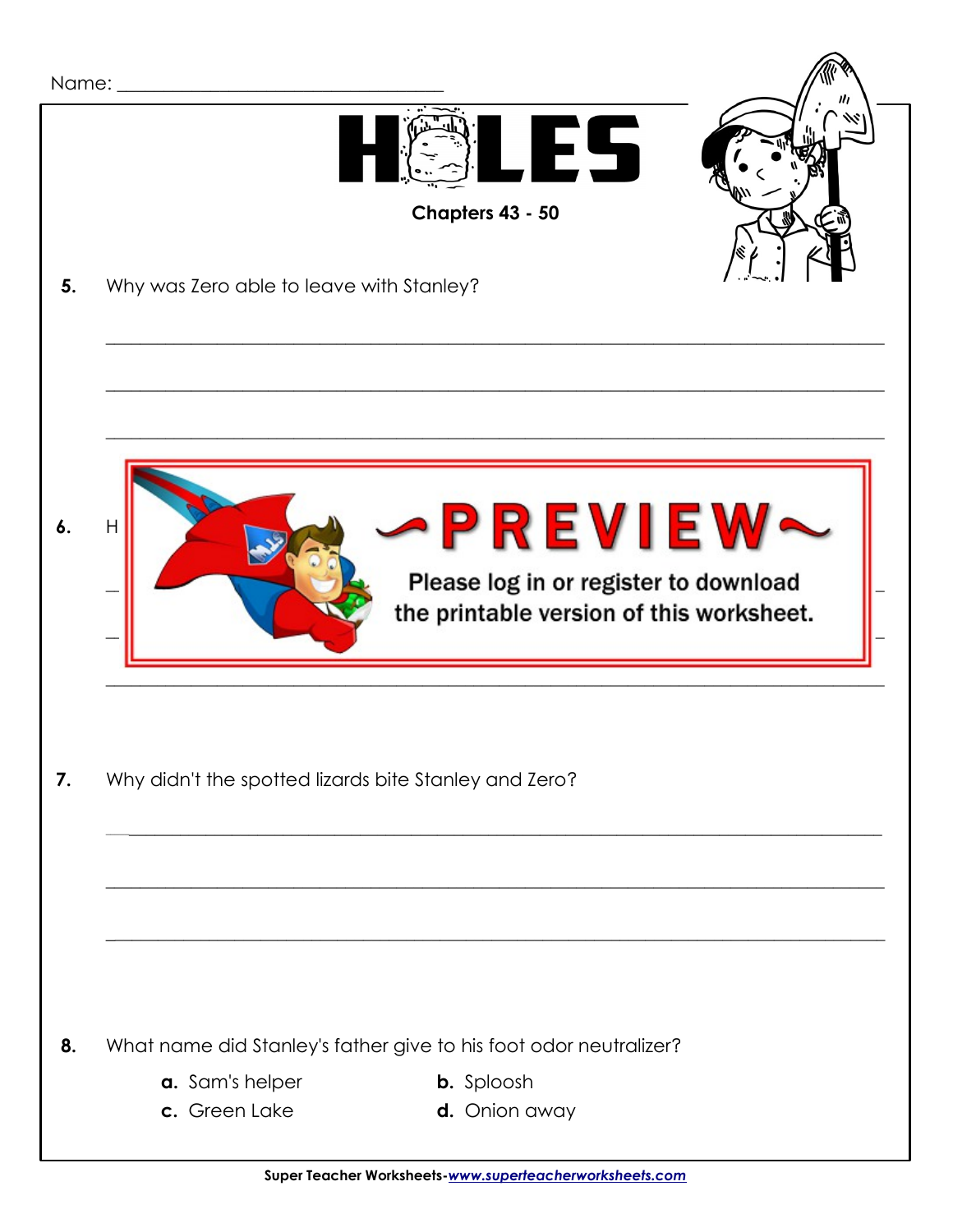

**Super Teacher Worksheets-***www.superteacherworksheets.com*